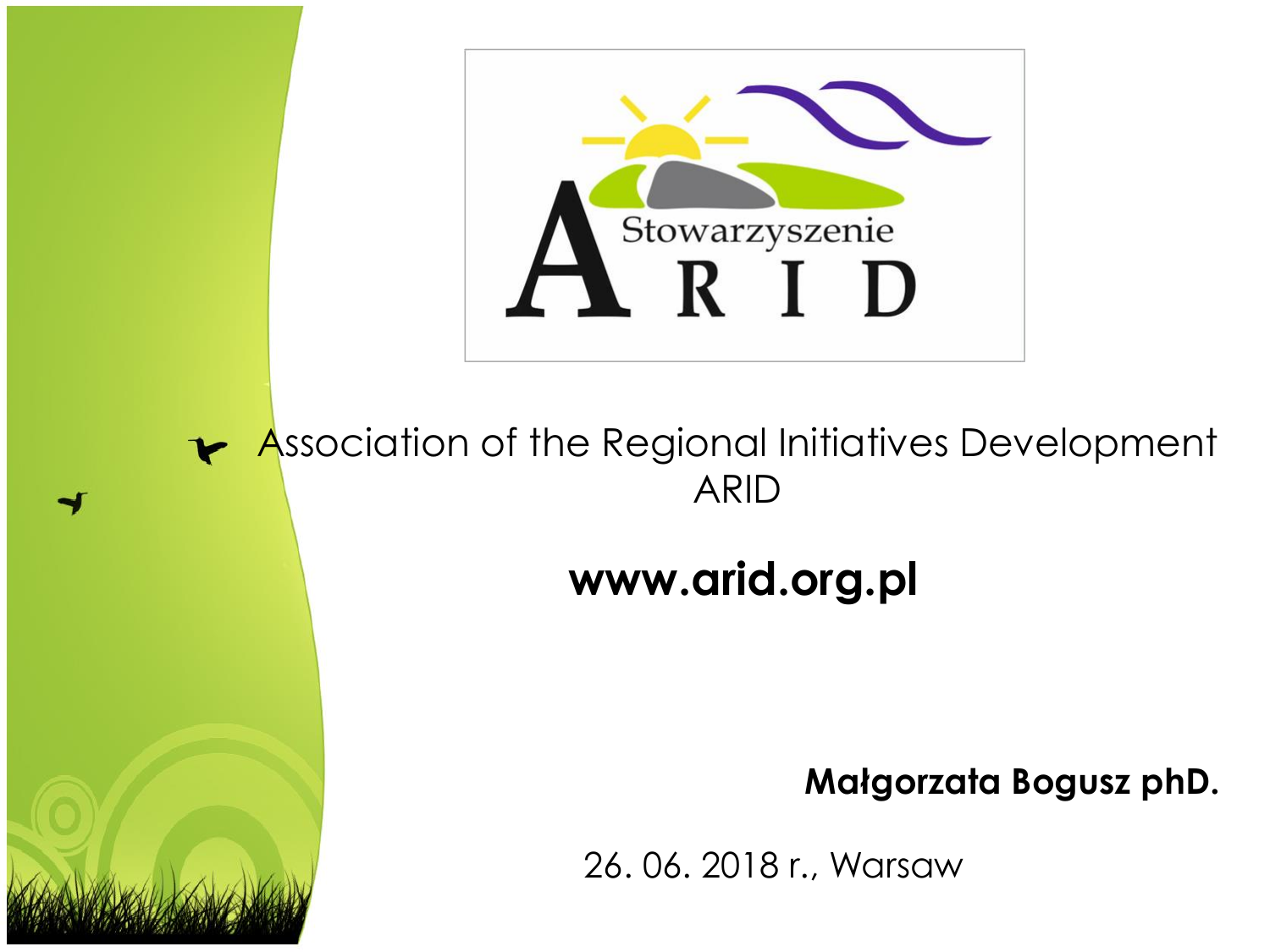# **Association ARID**



■ Association ARID is an association working on the vocational education field. Our main goal is to develop and promote enterprise through lifelong learning and broadly understood rural development.

■ We are working for people who lives in rural areas like farmers, RDAs, inhabitants of rural areas and teachers of agricultural schools.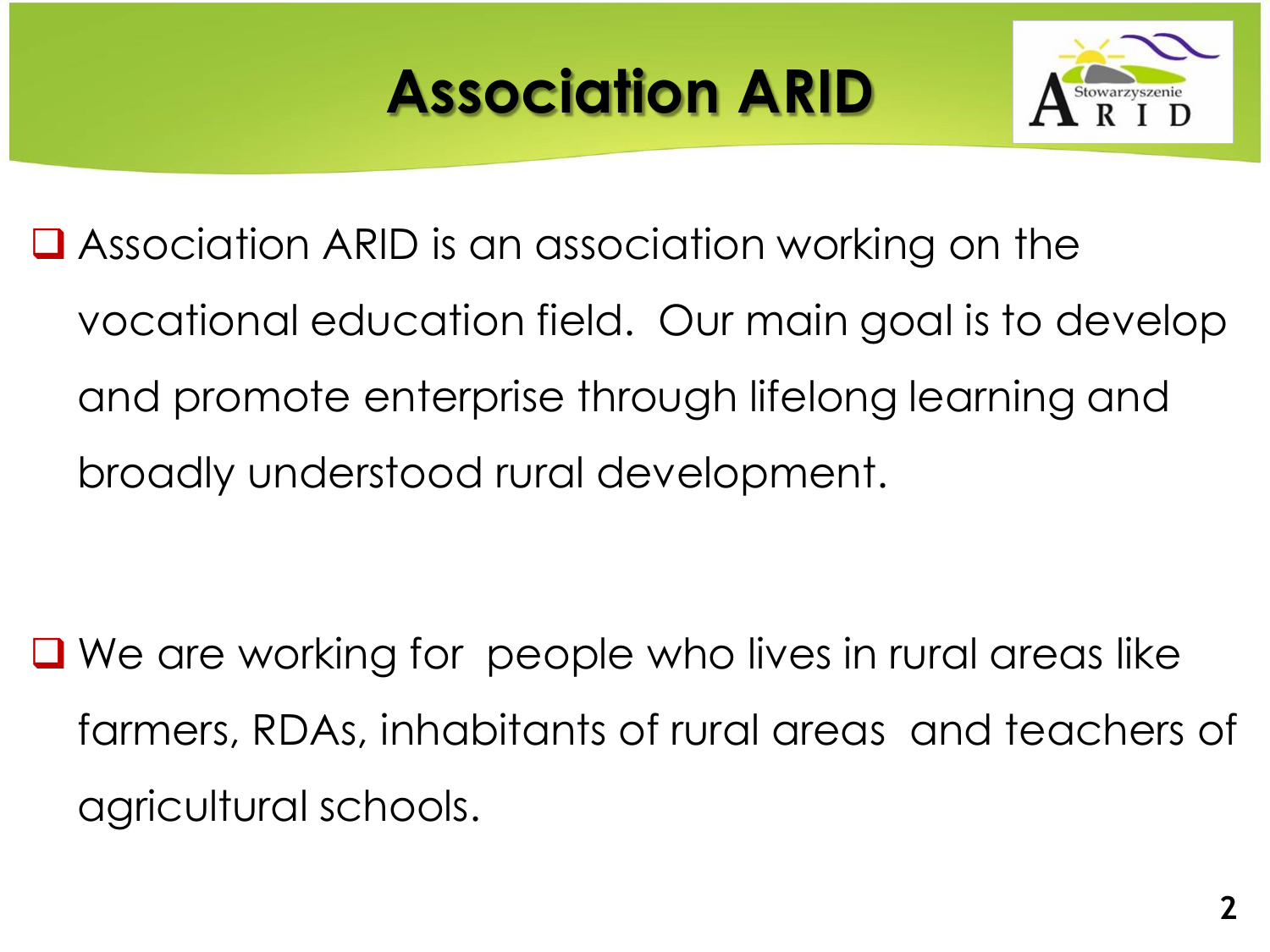# **Association ARID**



■ Association ARID works mostly in the area of life long learning. We participated in few projects in the frame of Leonardo da Vinci and Grundtvig programmes .

**□ Currently we have been working in several projects in** the frame of ERASMUS + programme .







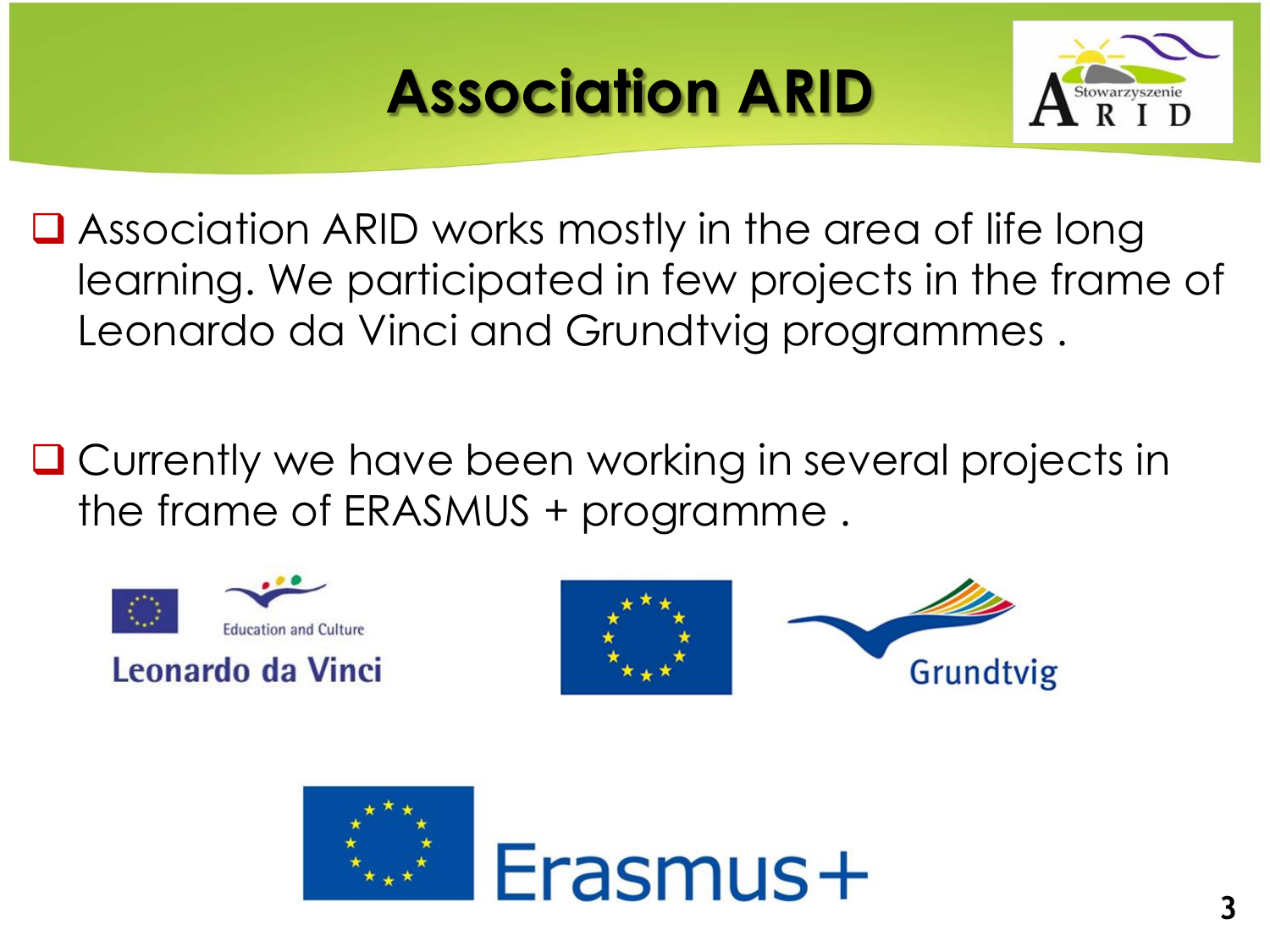



 **Erasmus +** is a European Union program in the field of education, training, youth and sport for 2014-2020. Its total budget is 14.7 billion euros. Erasmus + is based on the achievements of European educational programs that have been functioning for 25 years and is the result of a combination of the following European initiatives implemented by the European Commission in 2007-2013: the Lifelong Learning Program, the Youth in Action program, Erasmus Mundus , Tempus, Alfa, Edulink, and cooperation programs with industrialized countries in the field of higher education.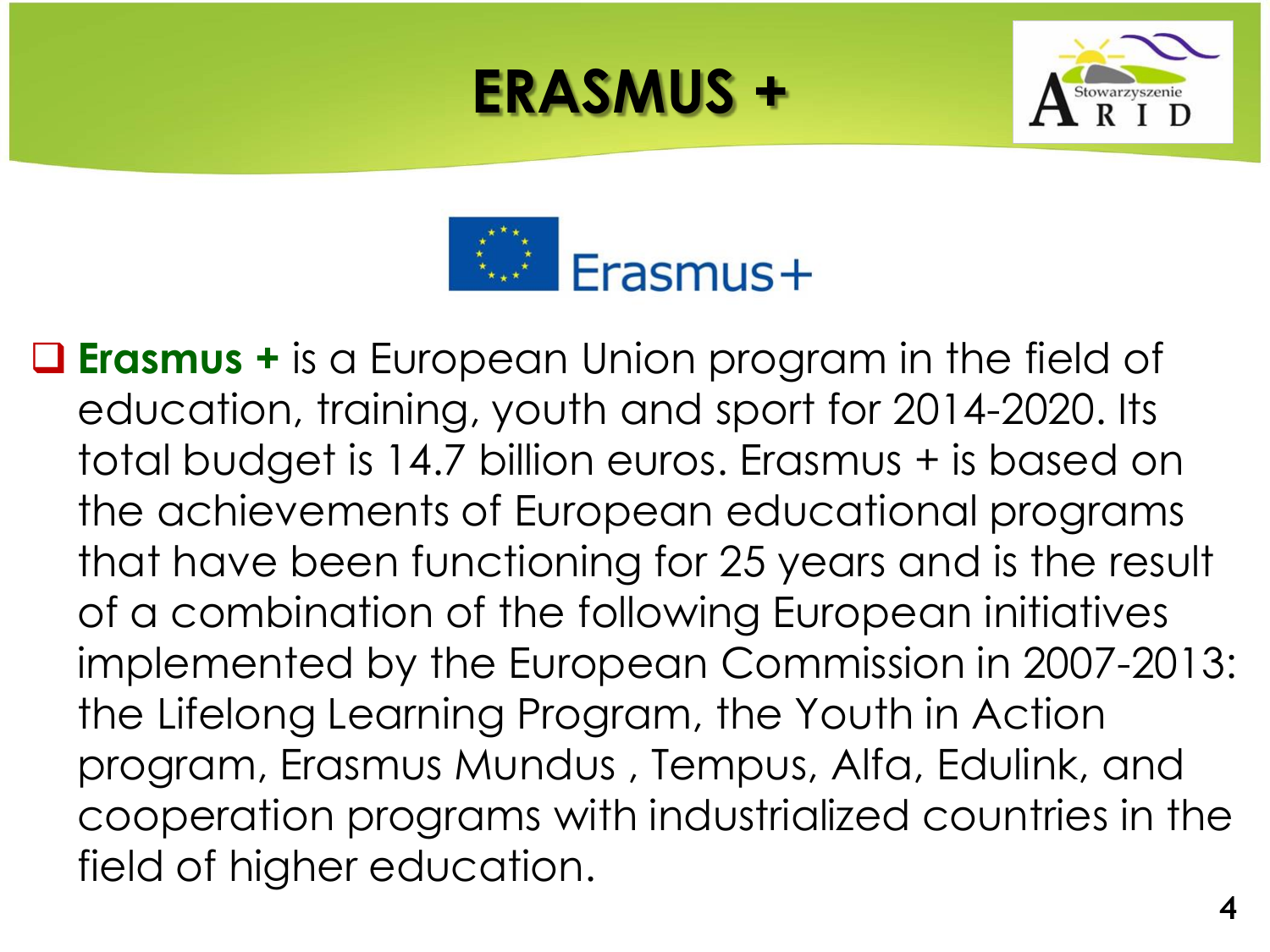

#### **Basic figures:**

- 4 million people will benefit from the program;
- 2 million students will benefit from the program;
- 800 thousand lecturers, teachers, trainers, representatives of educational staff and people working with youth will participate in employee mobility projects;
- 25 thousand strategic partnerships will connect 125,000 schools, vocational education and training institutions, higher education and adult education institutions, youth organizations and enterprises;
- 150 alliances for sectoral skills will be established by 2 thousand organizers of vocational education and training and entrepreneurs;
- 150 knowledge alliances will be established by 1.5 thousand 5 higher education institutions and enterprises. **<sup>5</sup>**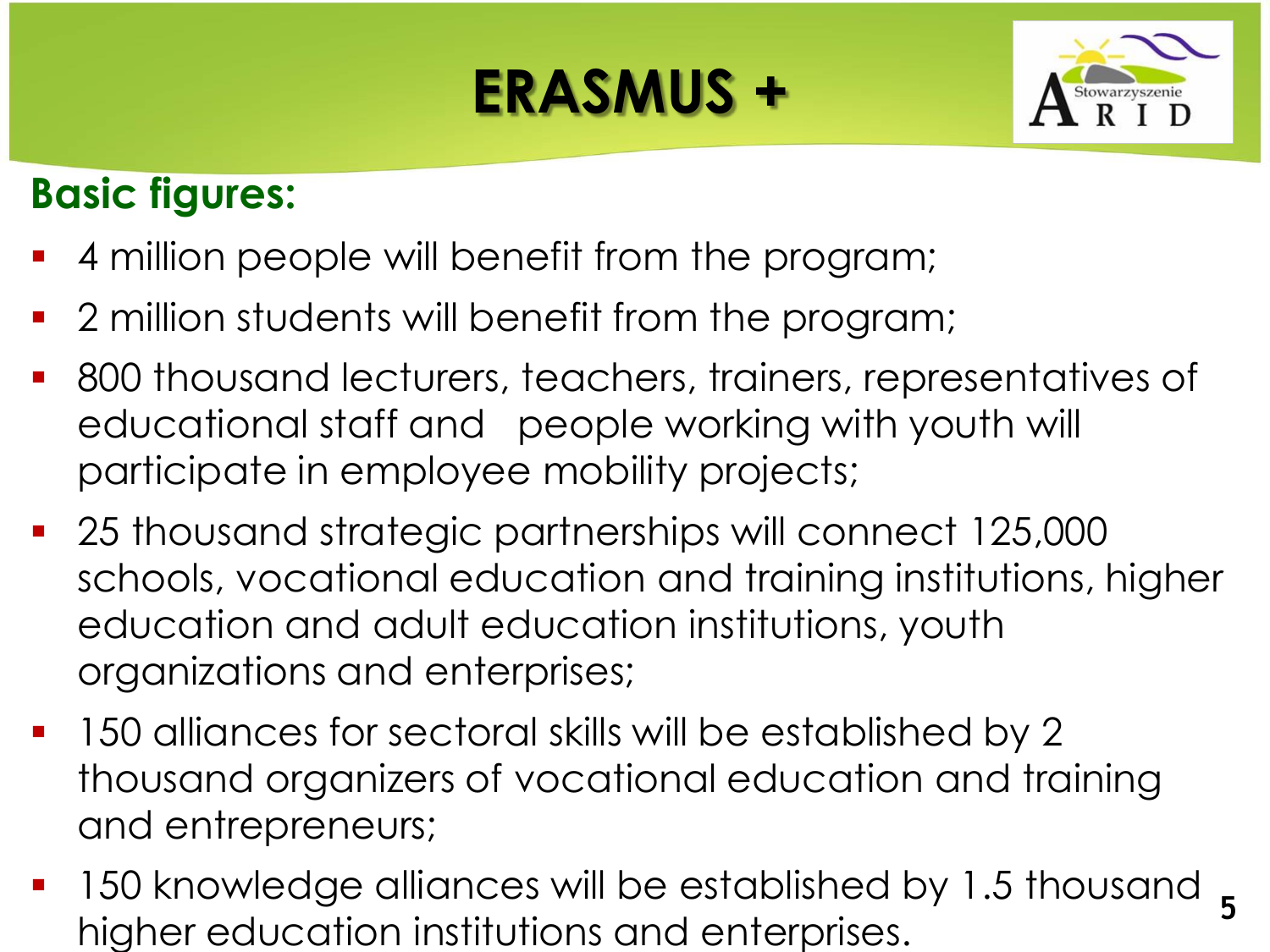

The structure of the Erasmus + program includes the following elements:

- ❖ Action 1. Learning mobility;
- **\*Action 2. Cooperation for innovation and exchange of** good practices;
- ❖ Action 3. Support in reforming policies;
- **\*the Jean Monnet program;**

❖ Sport - thanks to the Erasmus + program for the first time in the history of educational programs of the European Union, sport-related initiatives are supported.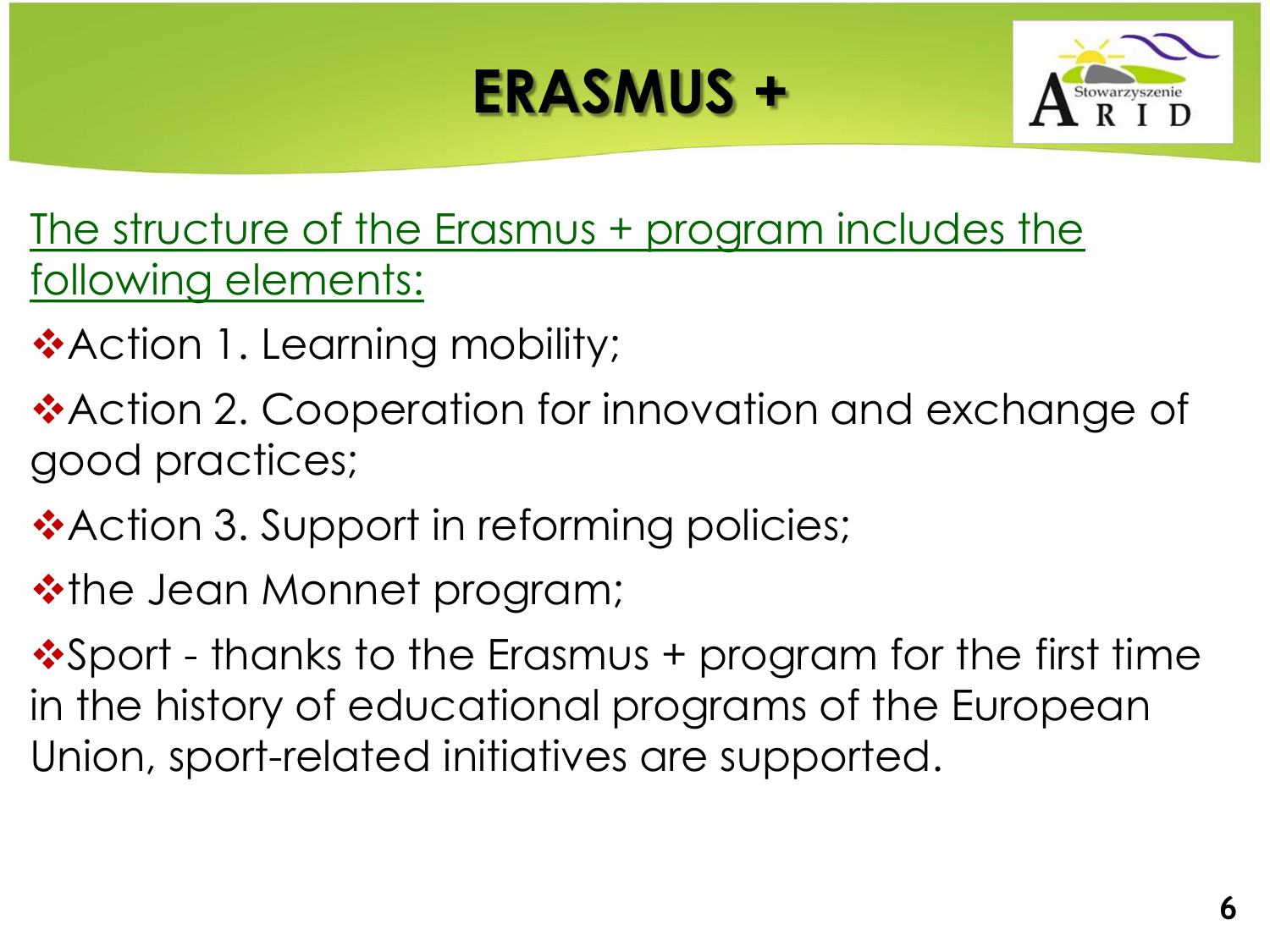

Countries participating in the program include:

- ❖ 28 Member States of the European Union;
- EFTA / EEA countries: Iceland, Liechtenstein, Norway;
- $\cdot$  **EU** candidate countries: Turkey, Former Yugoslav Republic of Macedonia.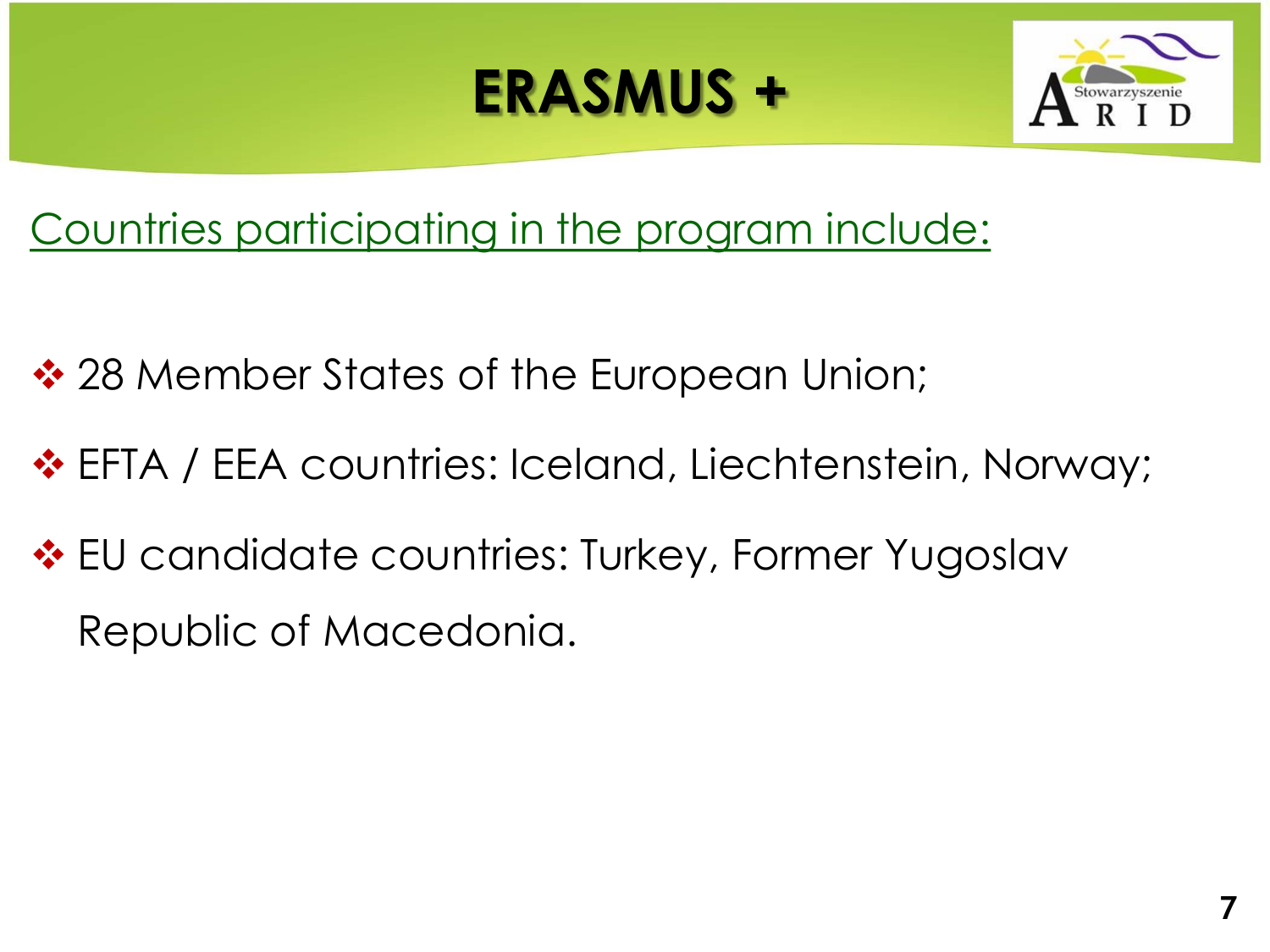



❖ Association ARID works in the Action 2 (KA 2) – Strategic Partnership and exchanges of the good practices for Vocational Education Trainers and Adult Education.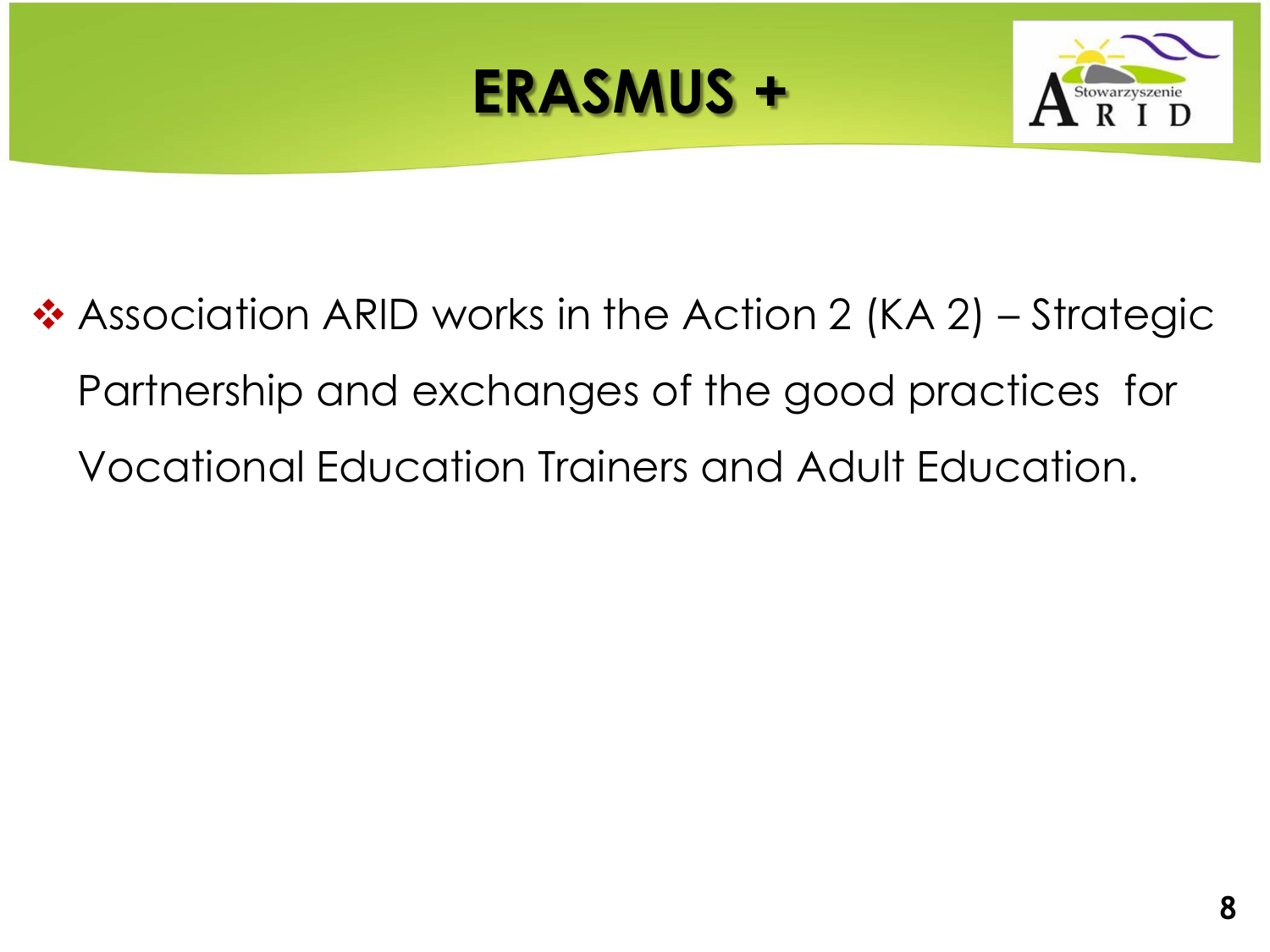

**9**

❖ Action 2 "Strategic partnerships" in the Erasmus + program provides educational institutions with the opportunity to develop as a result of international cooperation with other VET stakeholders, including enterprises. Partnership with participation of m.in. three entities from three different countries of the program implement the project, and in it develop innovative results or exchange their experience and share good practices in a chosen field of education or vocational training.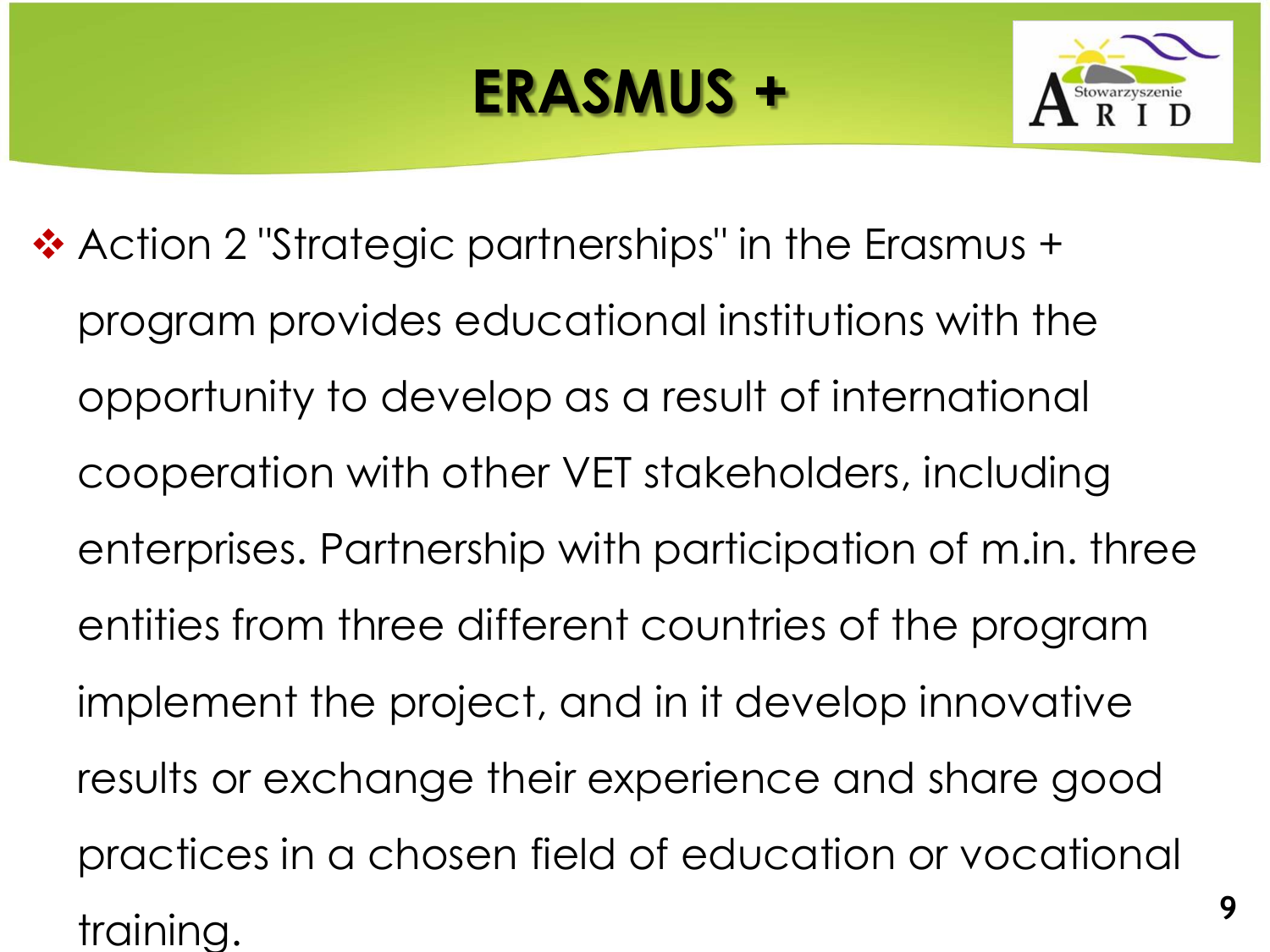

 $\triangle$  **The aim of such cooperation is to improve the quality of** educational activities in the field of vocational education and training and their better adaptation to the needs of the labor market and the requirements of employers.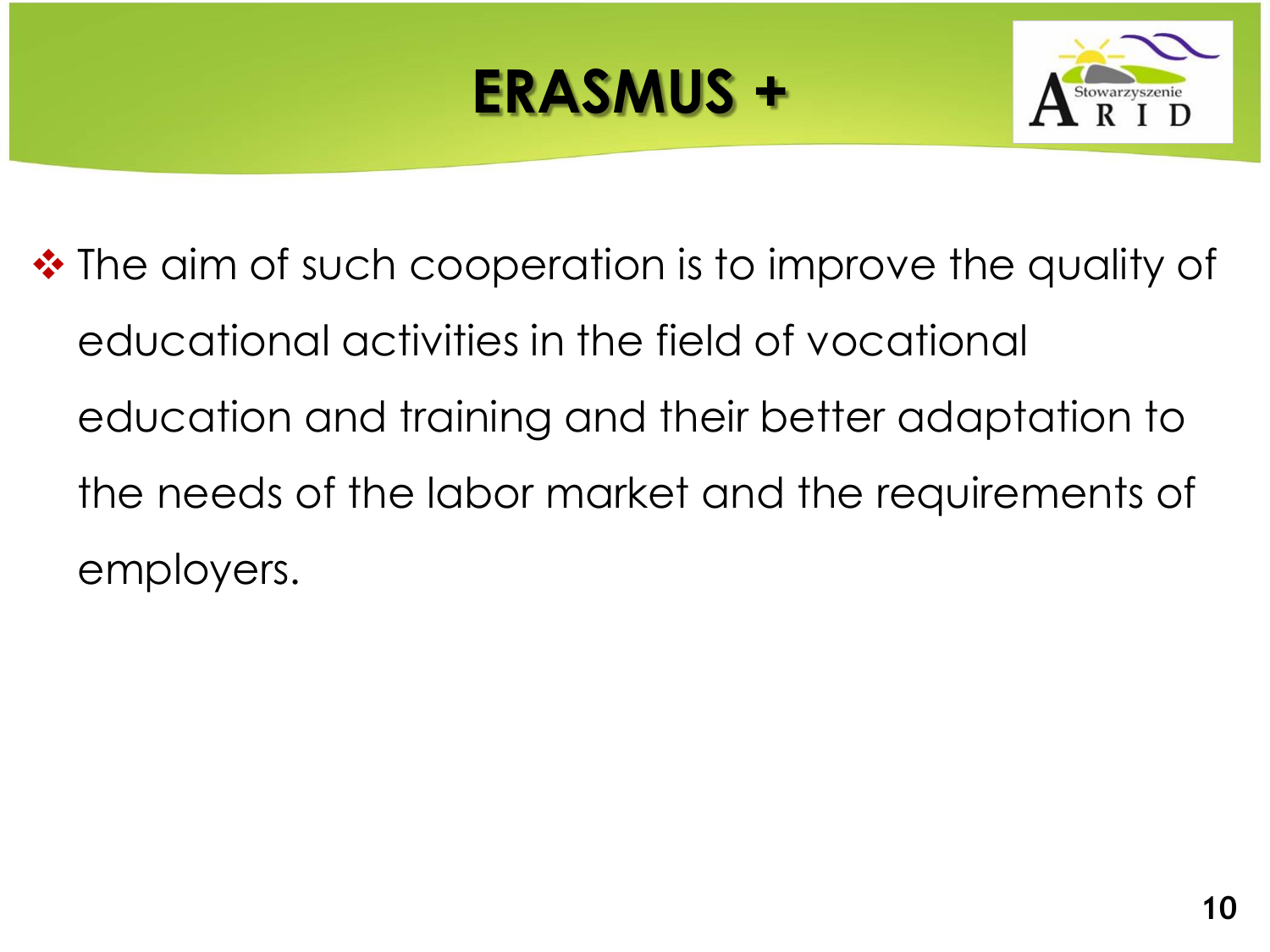





support in reforming policies





the general budget of the Erasmus+ program for 2014-2020 **billion EURO**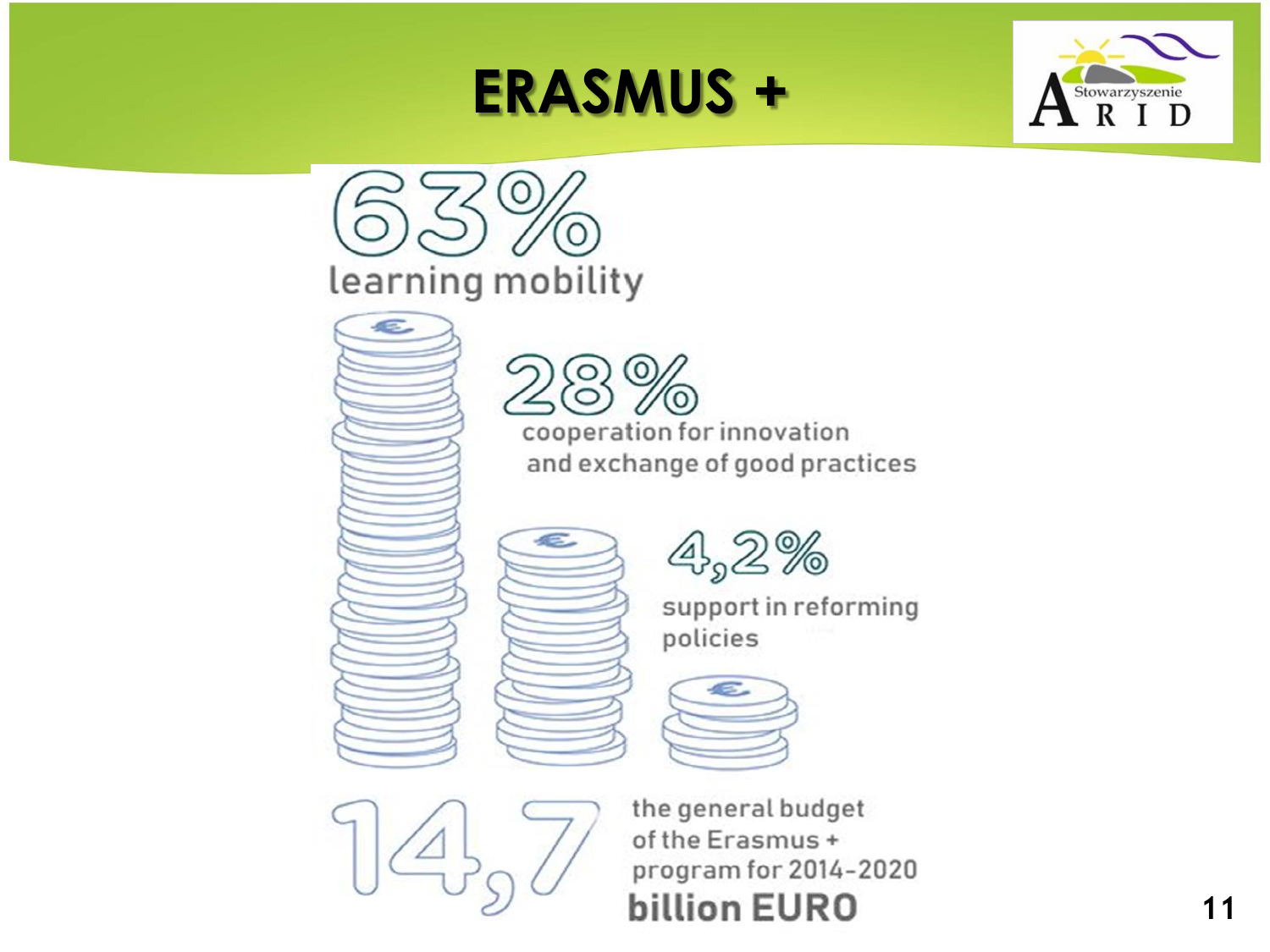

- ❖ Association ARID participated in different projects realised in different programmes. Those projects were in majority directed to rural areas nevertheless some of them were also directed to different sectors ( e.g. prisons).
- ❖ Next few slides will present examples of few projects which are completed and few on-going.

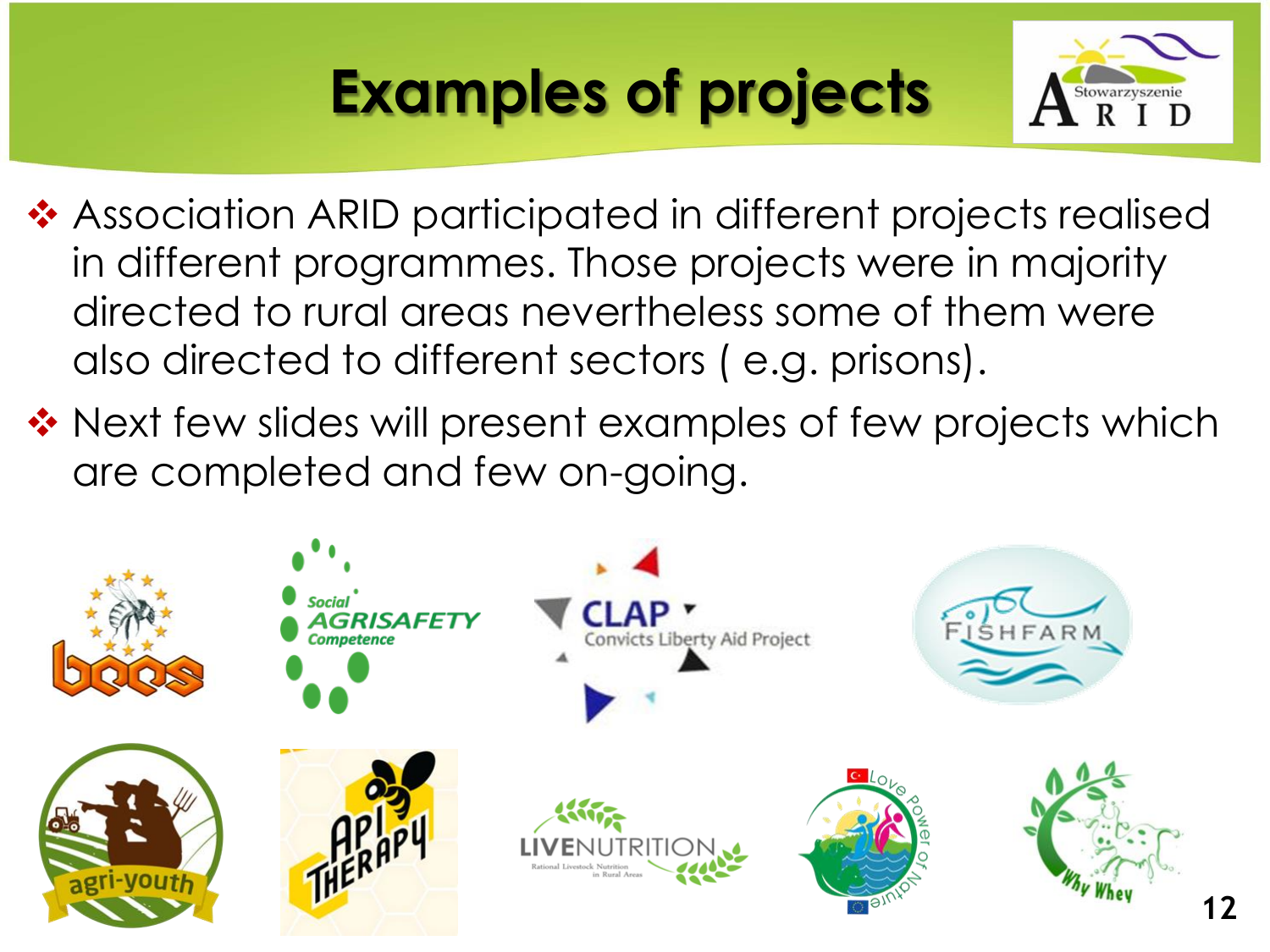

First topic which I want to present is related to beekeeping.

- ❖ Association ARID was partner in two projects related to beekeeping.
- ❖ First of them was realised in the frame of Leonardo Da Vinci Transfer of Innovation frame.
- ❖ The title of this project was:

#### **Beekeeping European Environmental Sustainability TO BEE OR NOT TO BEEEZZ**

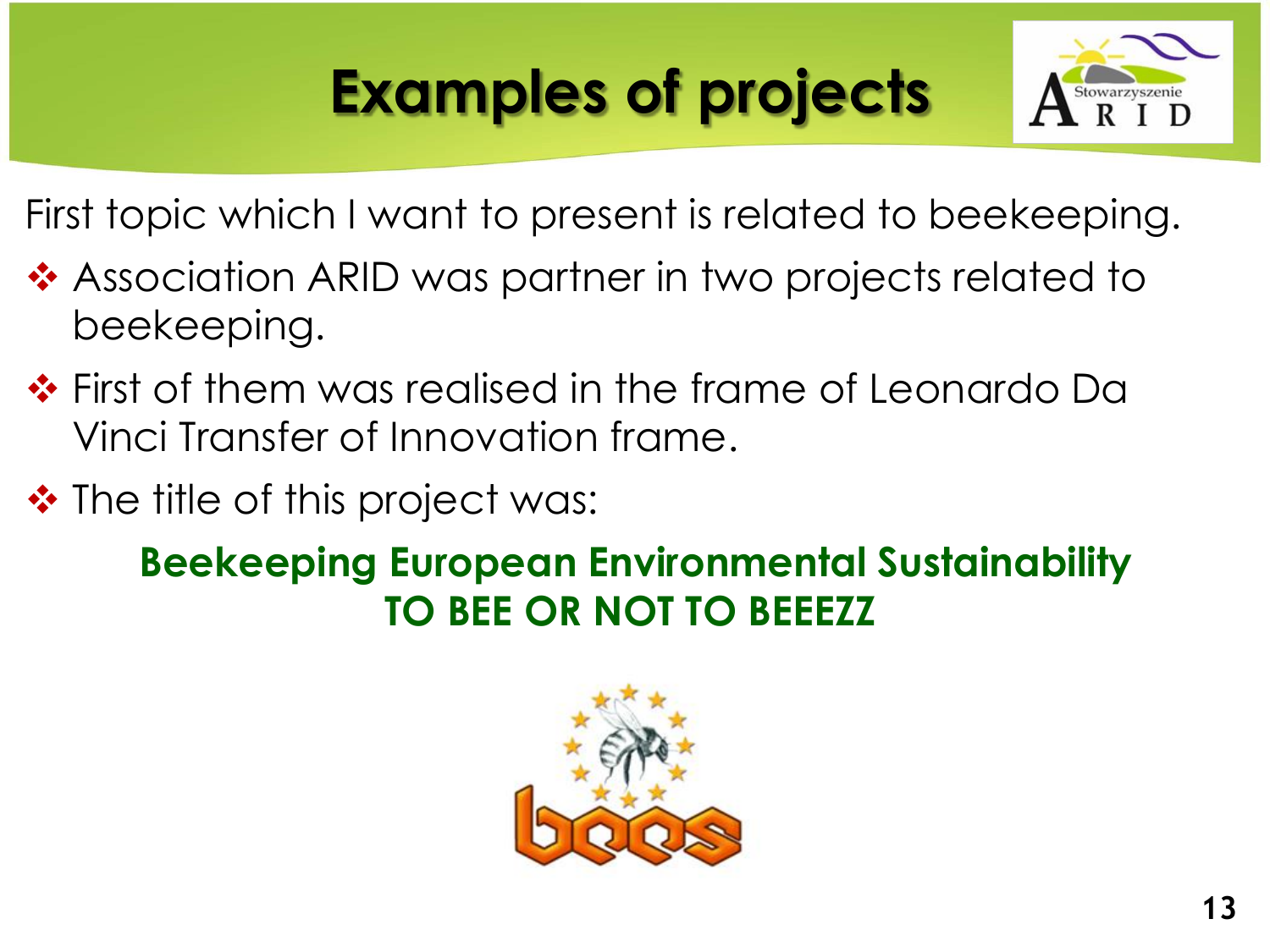

❖ This project was directed to beekeepers who wanted to develop their apiaries but also to young people who wanted to start their work with beekeeping. There was elaborated training content uploaded into e-learning platform and as a second result there was prepared handbook for beekeepers in all partners languages ( PL, TR, HU, IT, BE).

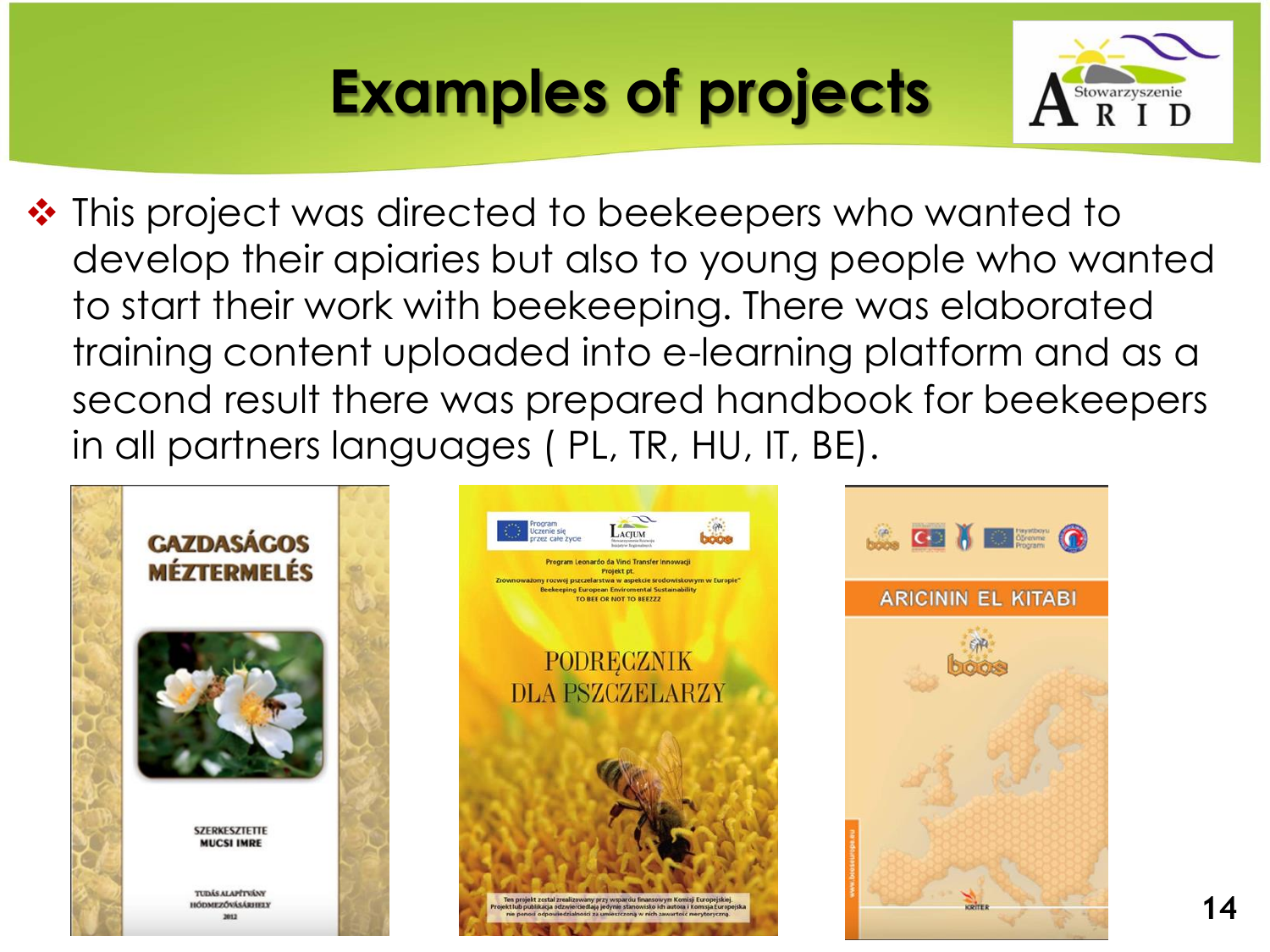- ❖ The second project related to beekeeping was executed in the frame of ERASMUS + Adult education KA2 action.
- $\cdot \cdot$  The main goal of this project was to improve the knowledge about products from hives among the various groups of stakeholders ( i.e. beekeepers, people working in area of natural medicine, people dealing with healthy food etc.)
- ❖ As a result there was elaborated handbook of apitherapy. This handbook was very successful in Poland ( after finishing distribution people were copying it on xero). It was also prepared in EN, TR, HU and RO version. **15**



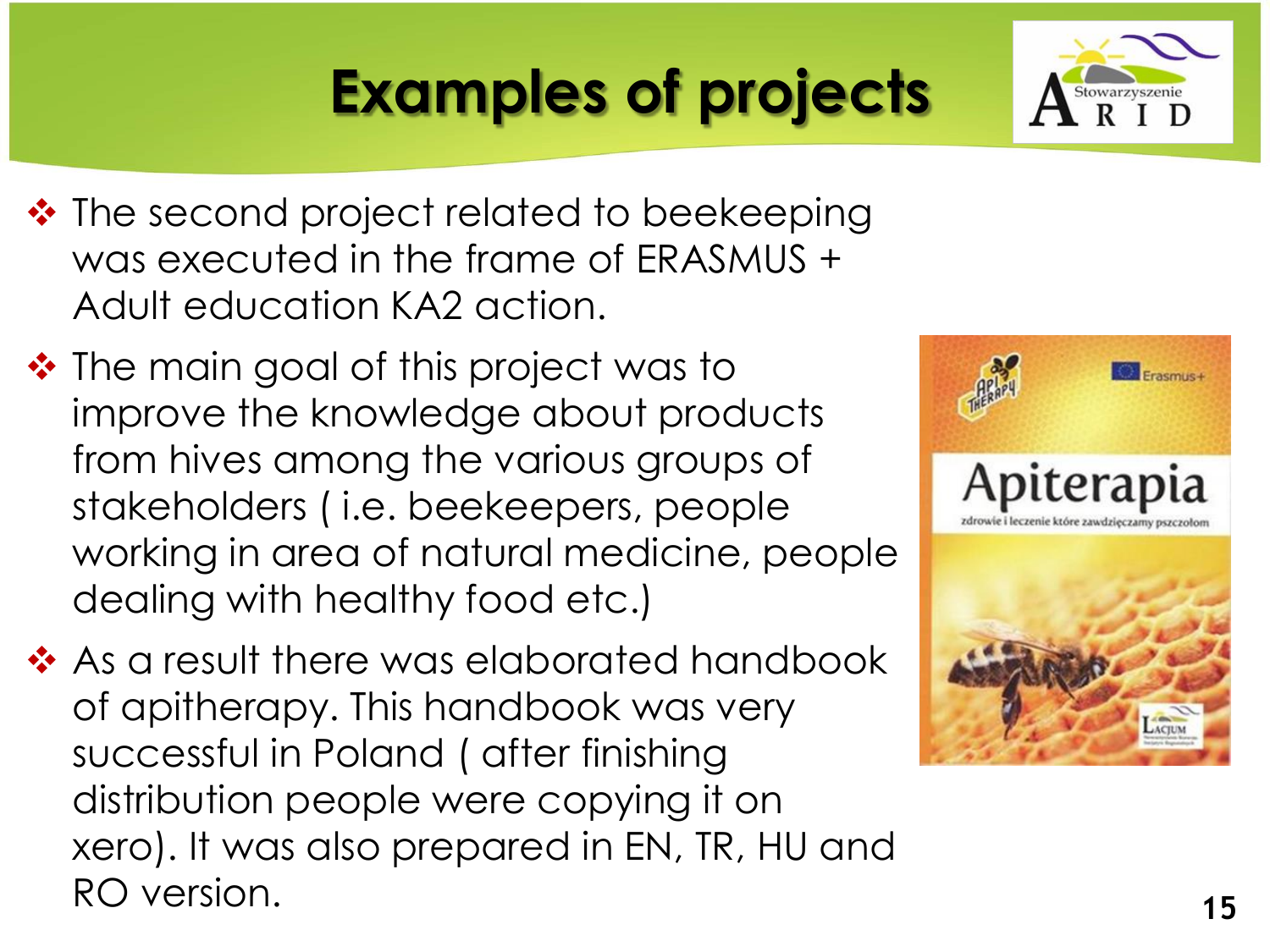

◆ Association ARID is also involved in few on-going projects of ERASMUS + KA2.



# Sustainable Entrepreneurship

based on Multifunctional Agriculture





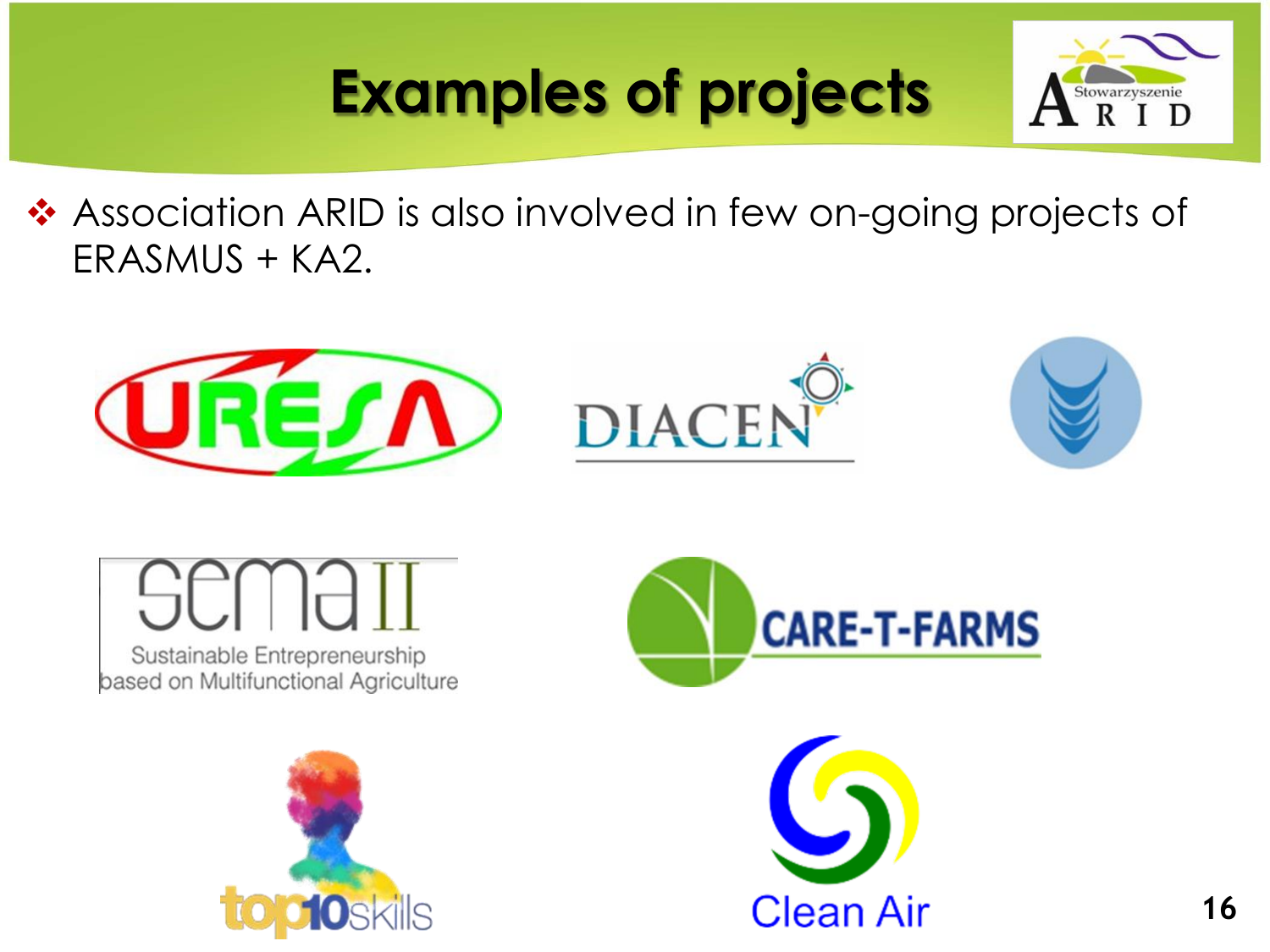

❖ One of the on-going projects in the frame of E+ is project entitled "Care T-Farms". The aim of the project is to create an innovative training course using an interactive e-learning platform with open access to educational resources. In the preparatory phase, the project partners will examine the best practices in the field of social farming in Poland, Italy, Turkey and Spain. Combining examples with theoretical knowledge about optimal ways of running a social farm will become the basis for the development of three appropriate training modules, each of which will be addressed to a different target group. Individual modules will be developed in accordance with the European Qualifications Framework (EQF).

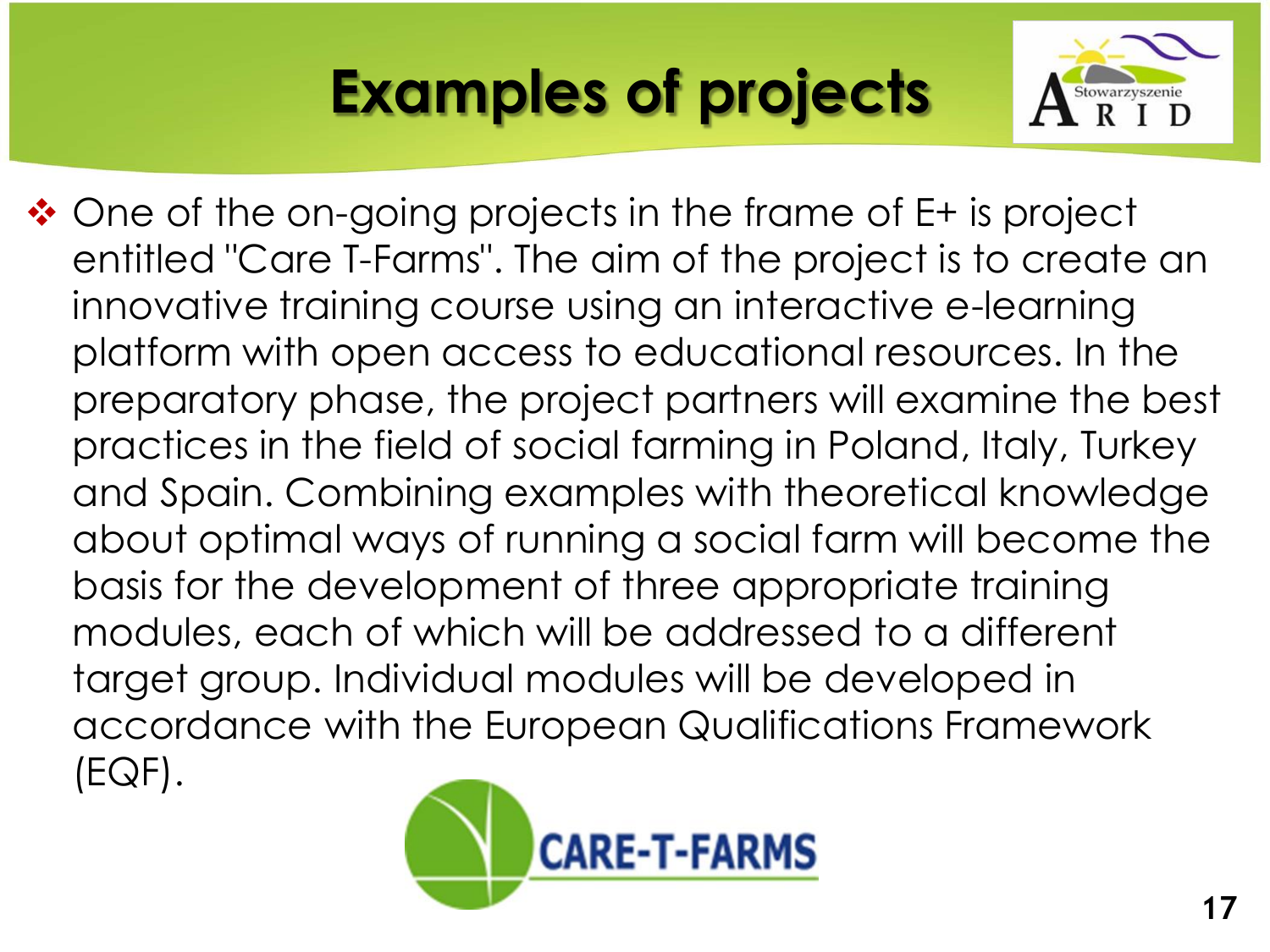

- ❖ Another interesting project in the frame of Erasmus programme is project entitled "Clean Air".
- $\cdot$  There is a nudge problem in Poland with the pollution of the air. The situation in cities like Kraków, Warszawa, especially during the winter time is dramatic. The pollution standards are repeatedly exceeded. Municipalities are making efforts to decrease this pollution. The awareness of air pollution in the cities is increasing, heating systems are exchanging and promotion actions are permanently executed. Unfortunately the awareness of the air pollution in the small cities and villages surrounding big cities is very low. People still use all kind of garbage for heating purposes polluting air in those places but also this pollution goes to the big cities.

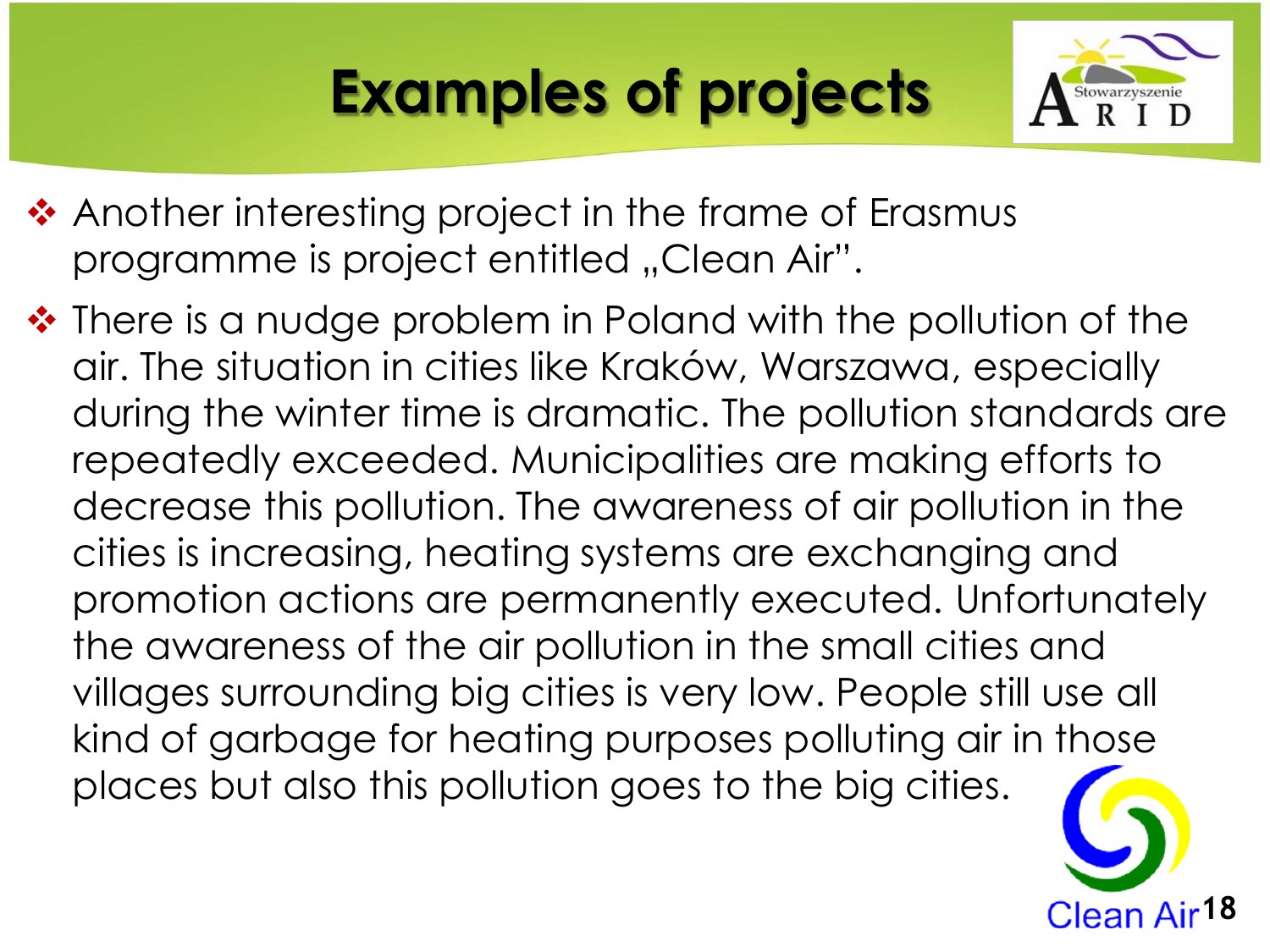

❖ That's why Association ARID together with Krakowski Smog Alert prepared project which is supposed increase awareness among people from rural areas. It is very difficult to get to the people, who always used garbage as a fuel. The only way to change their approach are their children. That's why project will elaborate training content for teachers from schools in rural areas. This content will be directed to children age 6-14 and will explain in attractive way harmfulness of polluting air by burning garbage.